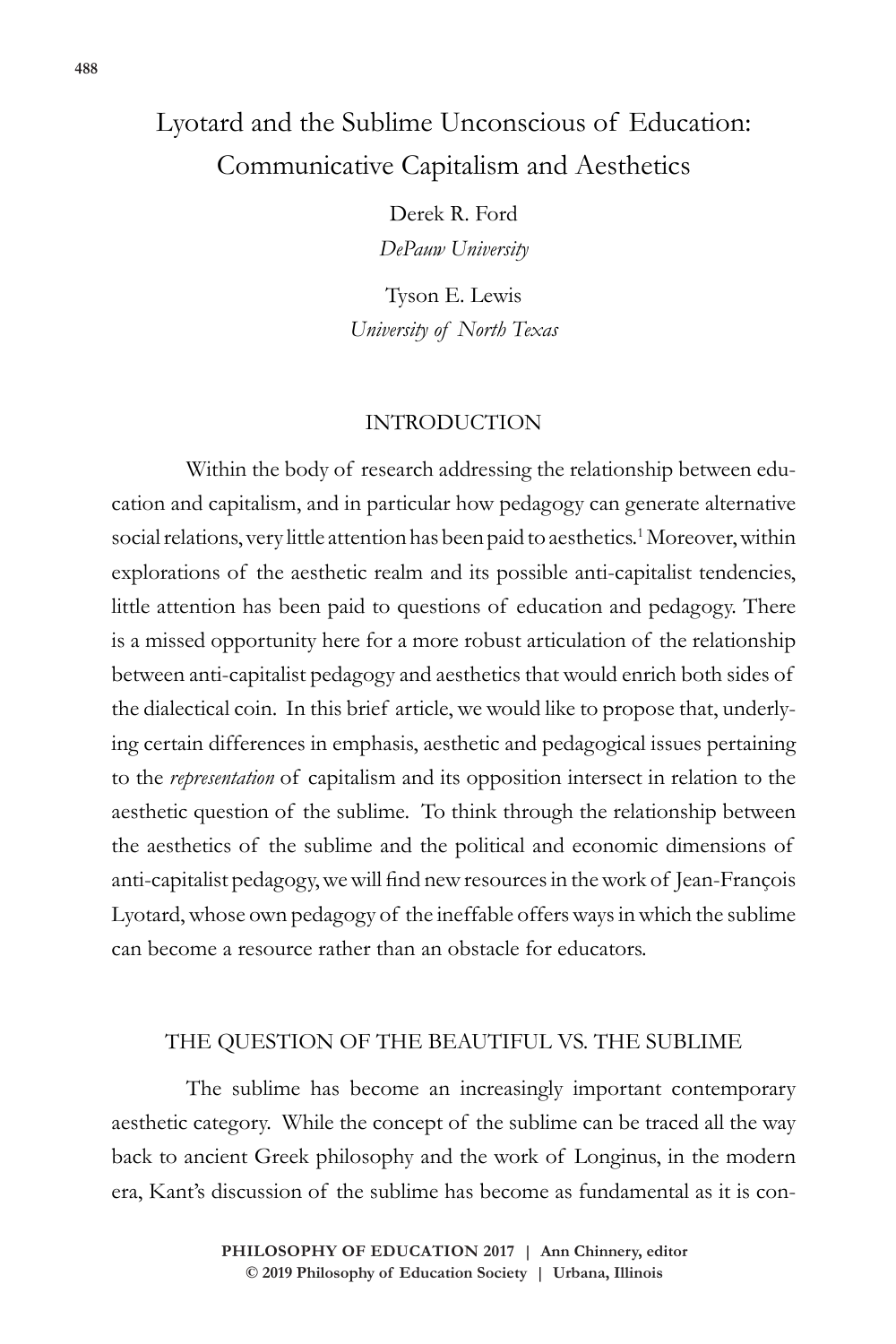troversial. But before we can appreciate Kant's analysis of the sublime and how it is related to the political (and pedagogical), we first have to take a short detour through his understanding of the beautiful.

According to Kant,<sup>2</sup> there are essentially three kinds of aesthetic judgment. While differing among themselves, they are all nevertheless aesthetic because they rest on subjective grounds. Judgments of the agreeable, the beautiful (taste), and the sublime thus find their justifications in feelings rather than in objective properties of things or rational concepts. Pleasure in the agreeable is based on desire/need and is therefore particular to individual cases.3 Because it is personal, agreeableness cannot be universalized, and in this sense, agreeableness is in the eye of the beholder. A simple example of this would be that no one is ready to assert the universality and necessity of an individual sexual perversion. Indeed, we are not inclined to discuss such perversions in public without the disclaimer "I know it's not for everybody, but it turns me on." There is no claim that personal preference should be accepted by everyone, nor is there any desire to *argue* for one's judgment.

Here, Kant makes another distinction between the beautiful and the good.4 Pleasure in the good, like the agreeable, is based on desire. We desire the good because it will somehow improve our lives or make us excellent. Agreeableness and the good are concerned with pleasure and with some kind of *interest* in the object. Yet there is a key difference. Unlike the merely agreeable, the pleasure from the good comes from the application of a concept of what something is intended to be. For instance, a teacher is a good teacher if she has the properties that conform to the concept of what a teacher ought to be. To be an excellent teacher gives practical satisfactions (meaning, a satisfaction that improves one's quality of action in accordance with a certain standard).

Now we can turn to Kant's reflections on the beautiful.<sup>5</sup> Like the agreeable and the good, the beautiful is subjective. For Kant, the beautiful is the sensation of a harmonious resonance between the imagination and the understanding and, therefore, is not found in the objective properties of things. Yet, unlike the agreeable and the good, the pleasure from the beautiful is not a satisfaction based on desire or on respect for a law or standard. Two implica-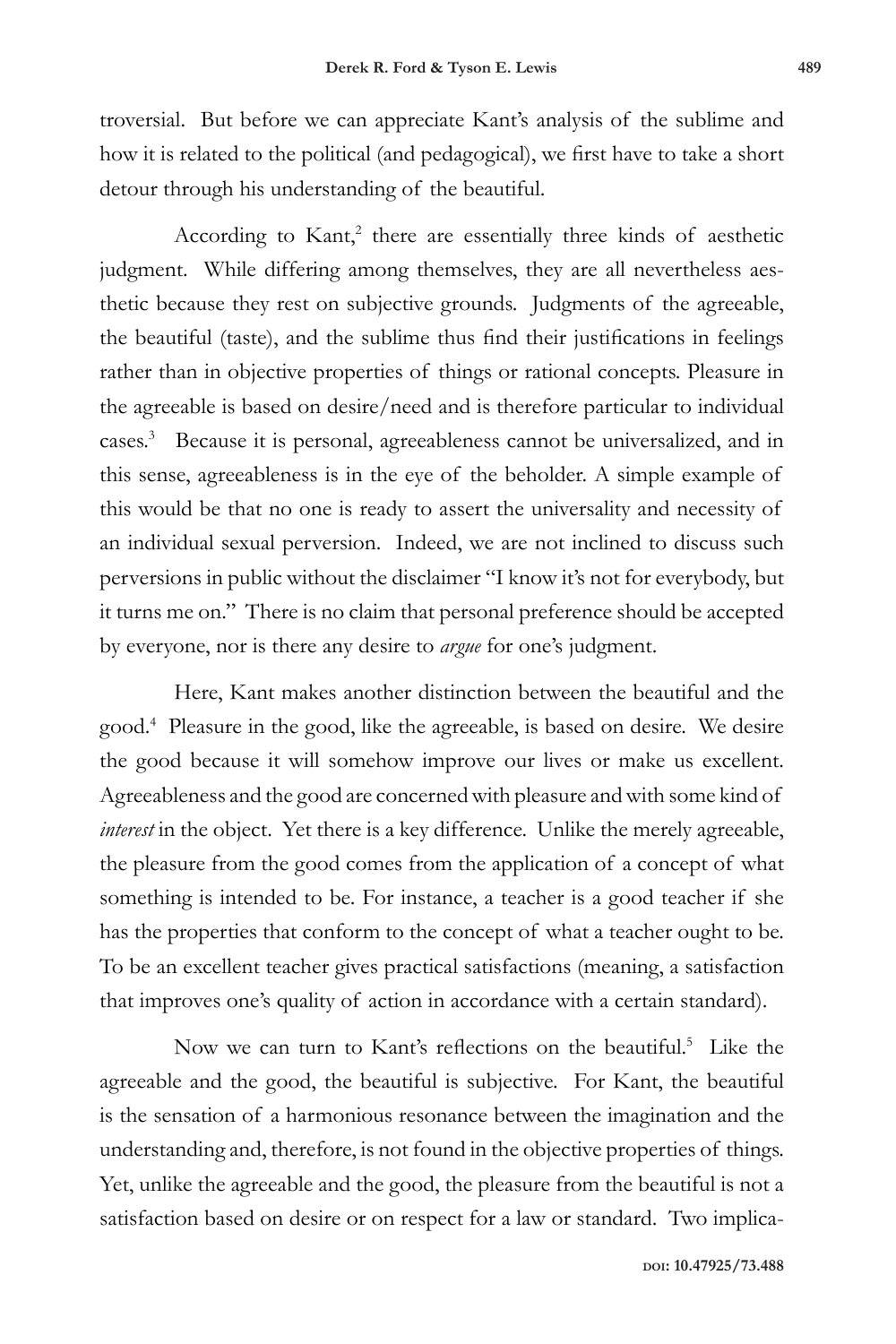tions follow. First, judgments of taste are free. They are free in the sense that they do not need to obey the body (and its desires or needs) or the law (and its conceptual standards of practice or acceptability). Second, judgments of taste are disinterested, in that I do not need to have my desires fulfilled or achieve congruency with a set standard in order to feel a beautiful pleasure. For these reasons, the "I" in "I think  $x$  is beautiful" is not a personal I (despite the fact that it is still subjective) but rather takes on a universal dimension. This "I" could *and should* be anyone at all who is capable of making aesthetic judgments of taste. Indeed, it would be more appropriate to simply state "*X* is beautiful."

For this reason, when we judge something to be beautiful, we are committed to the claim that everyone should also judge the object to be beautiful.<sup>6</sup> Aesthetic judgments are universal (no exceptions) and necessary (it must be the case). It is important to note that Kant has put his finger on a very real phenomenon here. There have been times in our lives when we have been prepared to defend our judgments of taste from attack and to assert that we regard others as wrong when they do not agree with us. Unlike the agreeable, where we simply throw our hands up and say, "Well you like what you like and I like what I like" and go our separate ways, in judgments of the beautiful, an argument ensues wherein each party attempts to convince the other of the rightness of a certain judgment of taste. Indeed, we are sure many of us have had the experience of being *shocked* when someone does not agree with our taste. This indicates that we have *presumed* that there is something universal in our judgment, something that is not reducible to the agreeable. There is a sense of purposiveness in the object yet, unlike the good, we cannot put our finger on what that something is or what specific purpose an object teleologically fulfills. The judgment must remain subjective (thus lacking a concept of reason to guide it) even in its claims to universality. Judgments of this kind are paradoxically, *subjectively universal.* 

For the purposes of this article, there is one other small point to mention about Kant's analysis of the beautiful. As stated, when one states "*X* is beautiful" one is assuming *everyone* can and should agree with the statement. The individual believes others ought to agree with his/her judgment of taste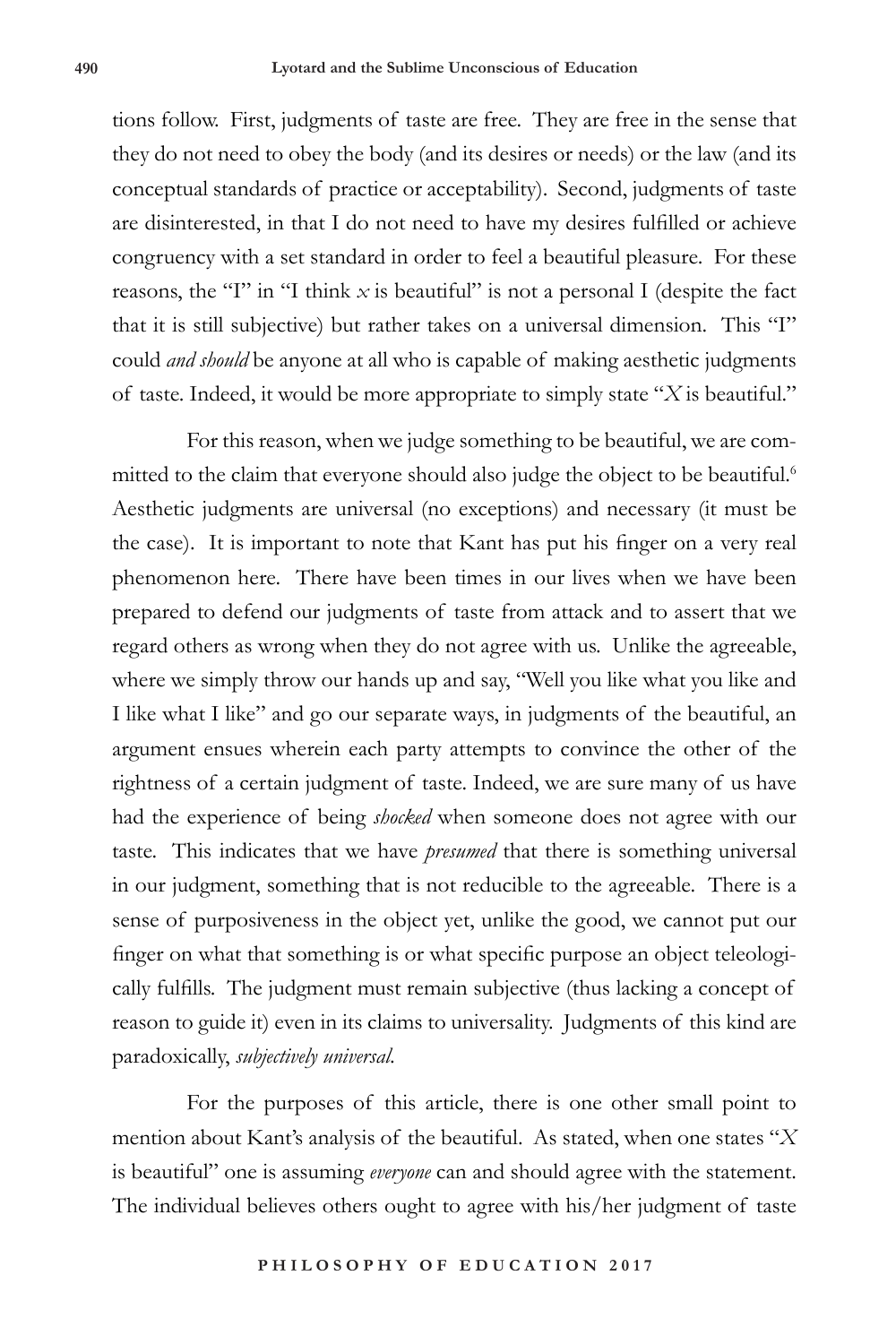because the attending pleasure is free (and thus not bound to personal desires or needs, nor beholden to any law or standard that can be measured). But the individual cannot bully anyone into agreeing with this judgment of taste, nor can he/she reason anyone into agreeing with it. The result is a community that must give respect to every judgment of taste equally. This is a community that is open and pluralistic because no one can prove or disprove that such and such is a real judgment of taste (i.e. that it is pure, disinterested). A beautiful community is a participatory democratic community open to everyone. Opinions must be weighed equally, and there can be no guarantees for any judgement beyond the community itself.

We will come back to the political implications of Kant's theory of an aesthetic community in perpetual dispute, but now we are finally set to turn to our central topic: the sublime. Kant divides the sublime into two basic varieties. The mathematical sublime is defined as something "*absolutely large*," that is, "*large beyond all comparison*."7 Usually when speaking of the size of things, we make either an implicit or explicit comparison. For instance, when we say things like "that man is tall!" we usually mean that he is tall compared to other men. Yet, when referring to the absolutely large, we do not make any comparison, meaning the thing is large in and for itself ("The universe is vast"). The dynamically sublime refers to a magnitude of power (rather than size). Here we can think of vast storms raging, or of the power of the atomic bomb. In both cases, the subject feels terror at being overwhelmed by something so vast that it cannot be properly measured or calculated. And, different from a judgment of the beautiful, the sublime has (at least on the first pass) no sense of purposiveness. Indeed, there is a profound feeling of contra-purposiveness that forces us to ask the question, "Why did that hurricane have to happen?" Or, when staring up at the universe, "It all seems so meaningless and empty … " In both cases, there is a sense of *pain* attached to the sublime. We are finite, and there are forms and forces out there that we cannot hope to represent through our fallible, precarious senses.

Yet this is not the end of the story for Kant. While the sublime first gives the impression of contra-purposiveness in which we feel our sense of finality through our failure to grasp something as a whole (and thus make sense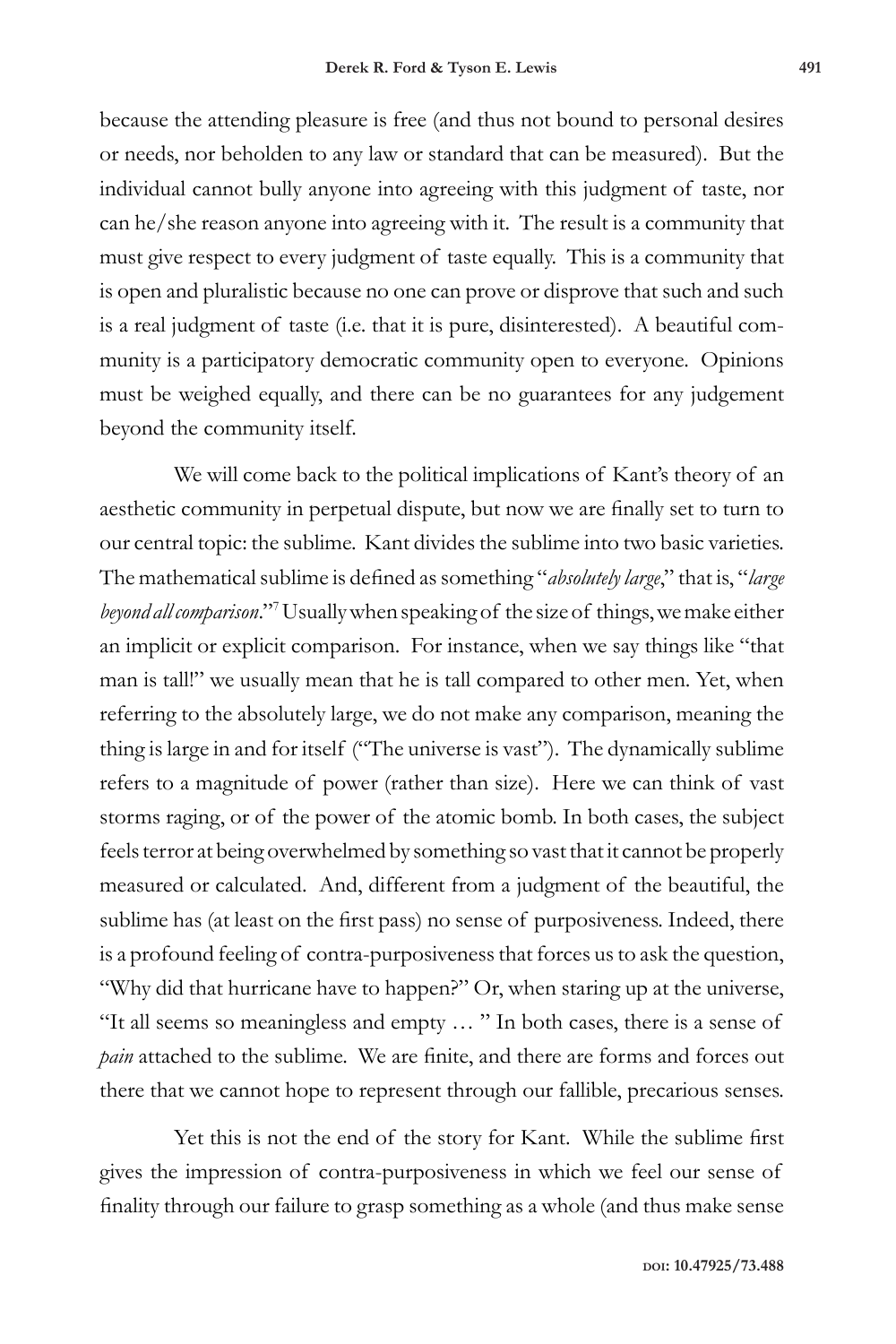of it), there immediately emerges a second feeling. The failure of the senses to represent the immensity of the sublime leads us to contemplate the nature of reason itself, and its ability to think the world beyond the senses and the imagination. Thus, the sublime gives way to the supersensible realm of reason and critical self-reflection on the mind's autonomy from brute, material existence. Whereas the aesthetic community argues endlessly about what is and is not beautiful, the sublime community — faced with that which is unfathomable — pauses to reflect on its own conditions of possibility.

#### THE POLITICS OF THE BEAUTIFUL AND THE SUBLIME

In this section, we would like to make a political leap from Kantian reflections on the beautiful and the sublime to more contemporary political issues and ideas. This move is not as farfetched as it might at first appear. Indeed, scholars ranging from Friedrich Schiller,<sup>8</sup> to Hannah Arendt,<sup>9</sup> to Joseph Chytry10 have linked Kant's description of aesthetic judgments with participatory democracy. For instance, Arendt argues that the judgment of the beautiful can be a paradigm for a non-possessive, non-consuming political society and a shared world characterized by unrestrained communication. While there are many merits to this line of inquiry, in the rest of this article we would like to take pause and offer a possible criticism of the links between the beautiful and progressive politics.

As outlined above, the aesthetic community argues about what is and is not beautiful. Because all positions are subjective yet claim universality, all are equal, all are included, and the debate appears endless. There is a constant circulation of criticism, verbiage, opinions, and commentary. In this sense, the beautiful forms the aesthetic background of liberal democracy and drives the economy of what Jodi Dean refers to as communicative capitalism.11 Communicative capitalism pinpoints the contemporary convergence of democracy and capitalism, a convergence that hinges upon the development of networked communications. New forms of communication technology increase the possibility of democratic participation and discussion by bringing more people into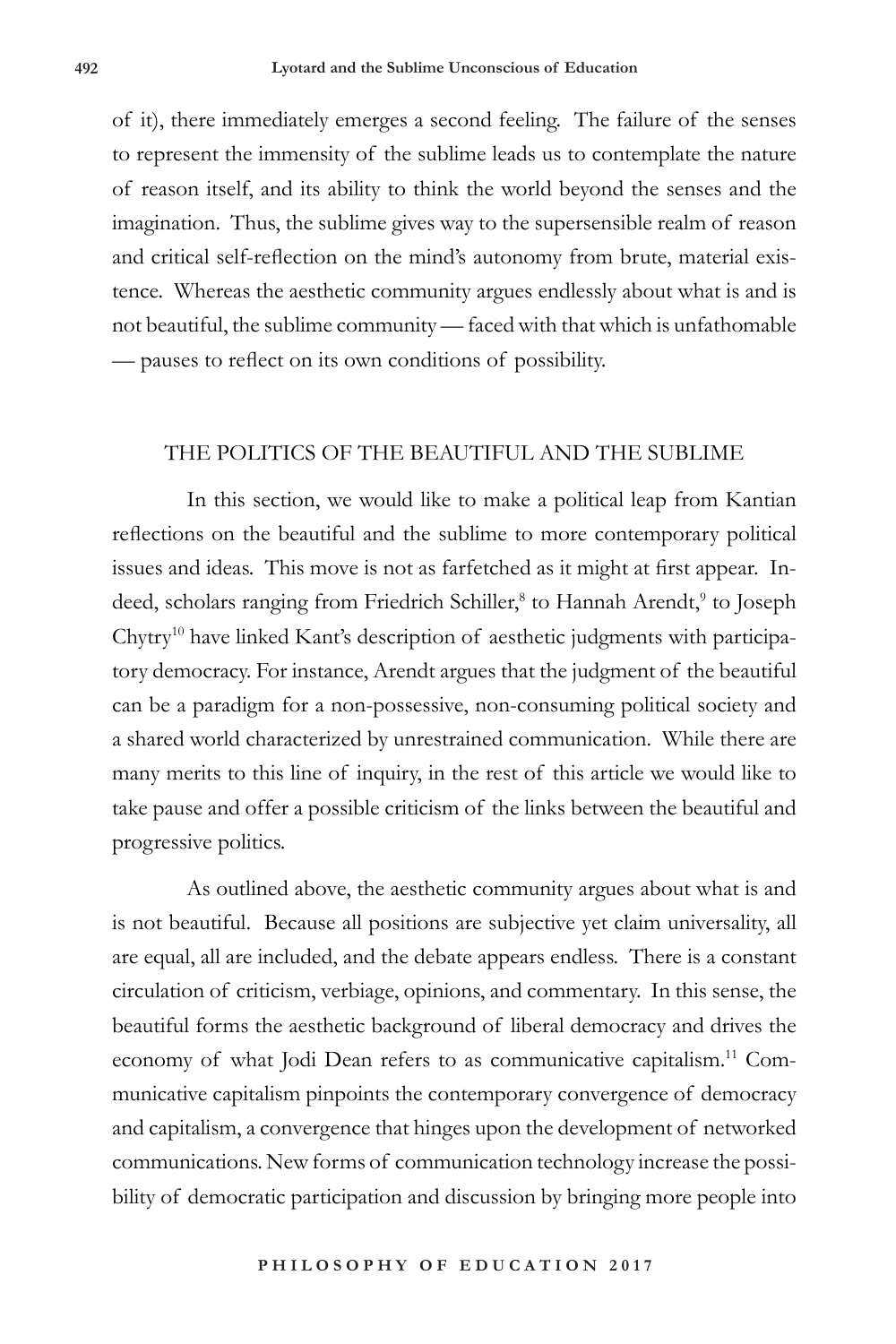conversation with each other. Anyone with access to a computer or a smart phone can start a blog, Tumblr, or Twitter account, gain followers, and state their opinions on any debate. We can comment endlessly on others' posts, on news stories, and more. We can post about or file complaints with private entities or government offices across the globe in an instant. Dean argues that, rather than "leading to more equitable distributions of wealth and influence, instead of enabling the emergence of a richer variety in modes of living and practices of freedom," networked communications coincide "with extreme corporatization, financialization, and privatization across the globe."12 Not only has this increased participation increased the coffers of the global elite at the expense of the global poor, Dean contends, but it has done the important ideological work of erasing the antagonism that is fundamental to political organization. The circulation of ideas, memes, blog posts, and so on contributes "to the billions of nuggets of information and affect trying to catch and hold attention, to push or sway opinion, taste, and trends in one direction rather than another."<sup>13</sup>

In short, *communicative capitalism is modeled on Kant's aesthetic community*. It might at first appear that communicative capitalism is predicated on judgments of the agreeable and/or the good. For instance, it might appear that all choices within communicative capitalism are simply personal preferences, thus prioritizing the individual self as the autonomic unit of political and economic organization. Or, it might appear that communicative capitalism equates its judgments with that of the good — a good that is derived strictly from financial logistics (the market decides what is best and what is right). Although both of these observations are right in a certain sense, the real heart of communicative capitalism is the subjective universalism of the beautiful. Thus, the fundamental claim is: "Capitalism is the best possible economic system." This is the most basic form of subjective universalism in that it does not rest on any objective criteria or economic law (indeed, material conditions would suggest precisely the opposite), and yet it is taken to be a universal truth to which all rational individuals should agree. Hence the disinterestedness of economists to any individual choices (let alone the sublime suffering induced by such a system). The choice for capitalism is an *aesthetic choice* through and through in that it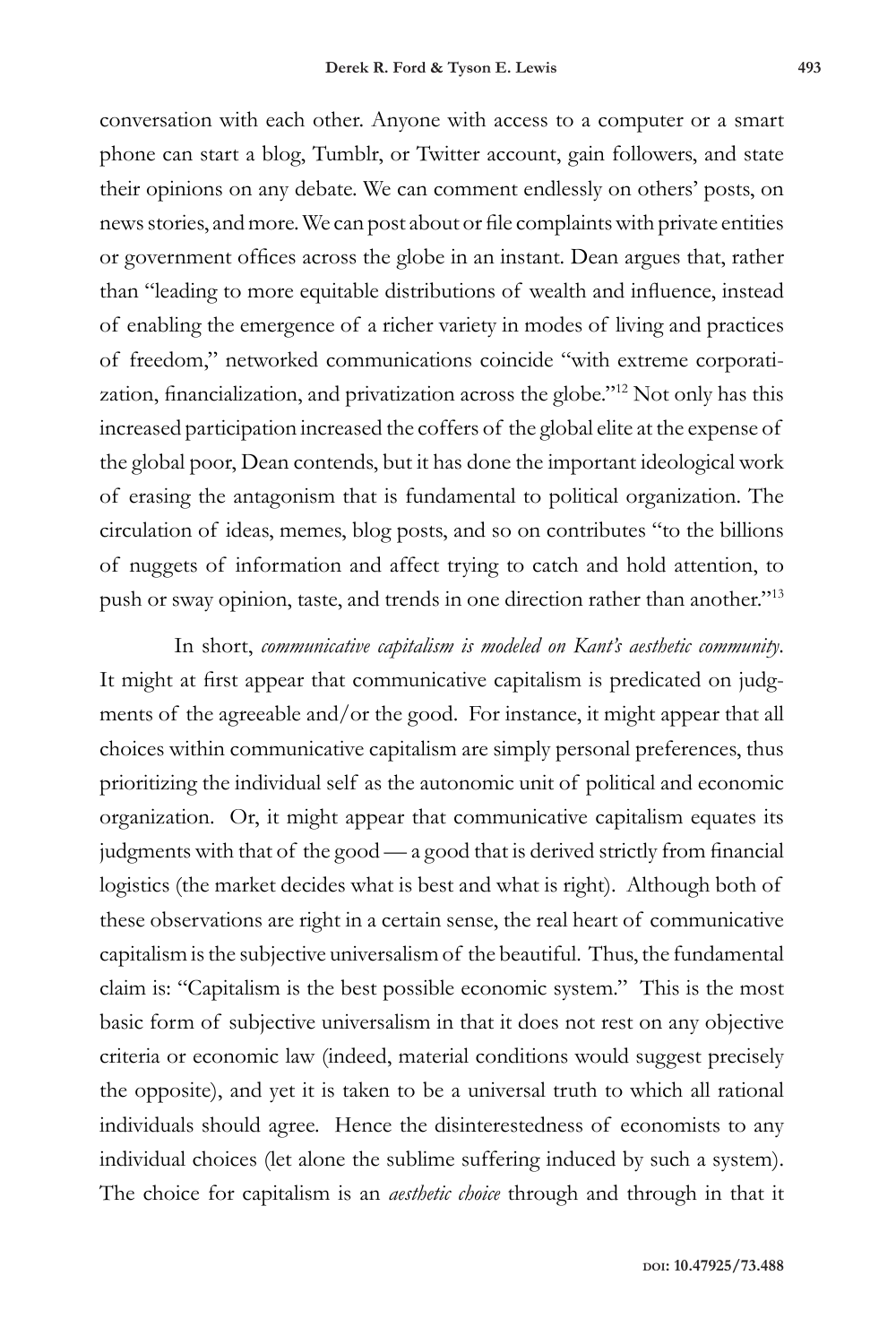takes a certain pleasure in its self-referential justifications, which appear to be "natural" and thus "universally inevitable" features of human social evolution even if rational arguments to support this claim are lacking.

While such a community constitutes itself through endless communication, it is also predicated on an excess that it does not communicate: economic inequity. The political question becomes, how to conceptualize this excess beyond the beautiful? Such a question is also pedagogical: Can one teach an excess that defies communication, that defies figuration/formalization?

#### TEACHING THE SUBLIME EXCESS OF CAPITALISM

If philosophers of participatory democracy have turned to Kant's theory of the aesthetic community to theorize politics, those on the left have a different origin point: the sublime. The sublime appears throughout contemporary Marxist, neo-Marxist, and post-Marxist literature. Thus, for Fredric Jameson, the closest representation of the global juggernaut of multinational capitalism is that of the immense computer networks of the postmodern "technological sublime."<sup>14</sup> Indeed, the whole problem of postmodernism for Jameson is one of an "aesthetic of cognitive mapping," which is also a "pedagogical political"15 question concerning new modes of representation that will allow subjects to once again position themselves within the dizzying relays of capitalism. If multinational capitalism is a sublime excess, so too have forms of opposition taken on sublime dimensions. For Michael Hardt and Antonio Negri, the democratic insurgencies of the rhizomatic multitude are monstrous in the sense that the monster is a "figure of sublime disproportion and terrifying excess, as if the confines of modern rationality were too narrow to contain their extraordinary creative powers."16 The multitude — both radically inside and outside of multinational capitalism — is the "ontological sublime,"17 both in terms of extension (it lacks definitive boundaries) and in terms of intensity (it surges forward with explosive creative power). Likewise, David Panagia argues that the politics of radical dissensus calls for a sublime critique of beauty.18 Whereas the former emphasizes the excesses of dispute, dis-identification, and unrecognizability,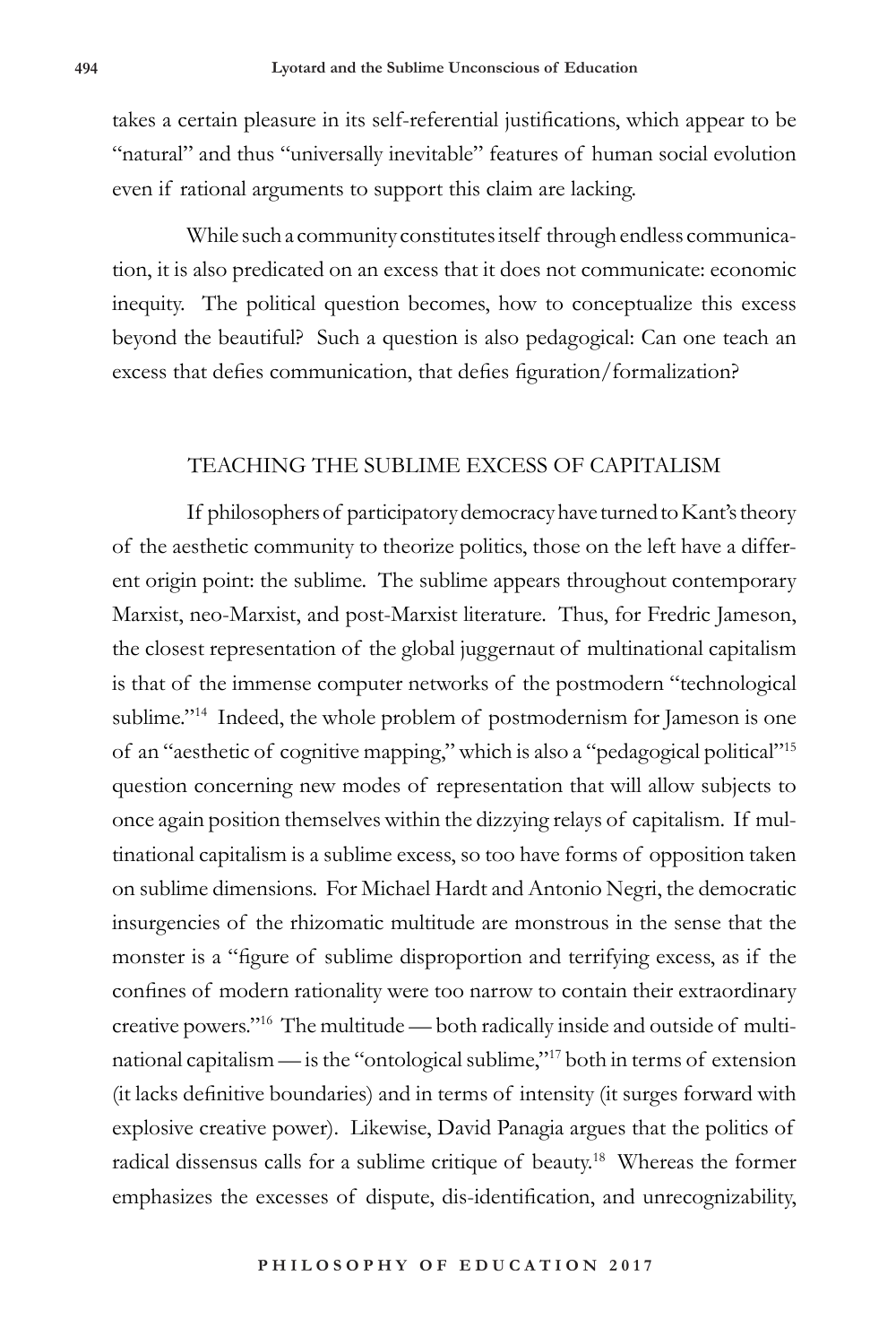the latter focuses on consensus, identity, harmony, and inclusion within an imaginary order that cannot accommodate difference without effacing it. In short, representing capitalism and its oppositional forces demands a political and pedagogical aesthetic of the sublime.

Such a project has many hurdles to jump. First, if the sublime is experienced as overwhelming, this sensation is a pedagogical problem. How can we create educational conditions that do not lead from a sensation of overwhelming dread to that of the freedom Kant suggests? Second, if the sublime is truly a formal aporia, then what are the pedagogical forms that figure the sublime totality of capitalism and multitude without toppling over into yet another mode of communicative capitalism? In short, what is an aesthetic-pedagogical logic that would prevent the sublime from becoming yet another form of the beautiful? Here we suggest a return to Lyotard might be necessary, but with fresh eyes concerned with his writing on pedagogy.19

# PHILOSOPHY AS A SUBLIME PEDAGOGY

In a series of lectures delivered to first-year students at Sorbonne University in the fall of 1964, Lyotard asks, *why* philosophize? 20 By asking *why* philosophize, and not *what is* philosophy, Lyotard foregrounds the disruption inherent in philosophy, which is an act and not a discipline or thing. Whereas to ask *what* philosophy is would be to pin it down, proceeding on the assumption that philosophy *is* a particular thing, to ask *why* philosophize "bears within itself the annihilation of what it is questioning."21 In this sense, philosophy, like the sublime itself, is not bound by a question of form. It is rather immeasurable (always appearing where and when it is not wanted) and dynamic (always exceeding any attempt to bridle its powers of critical reflection and creative speculation). For everything philosophy demonstrates or reveals, it hides something, renders something else obscure or oblique. We philosophize because we desire, because our lives are ruled by "the *yes and no*:" "even when we are at the heart of things, of ourselves, of others, of time or of speech, their reverse side is constantly present to us."22 Desire names the hinge that constantly swings back and forth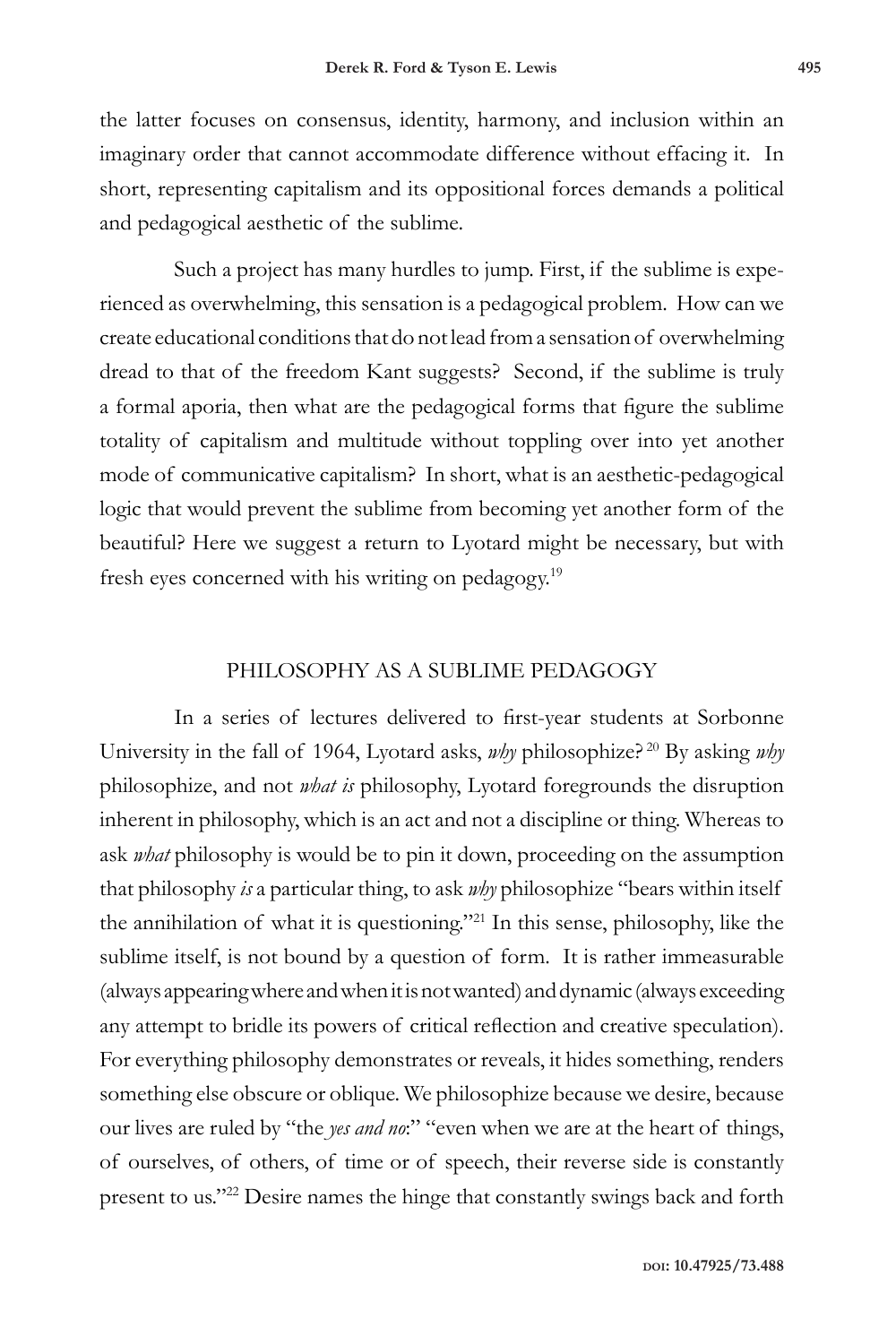between unity and separation.

Philosophy is wisdom only in the sense that wisdom "is never sure of itself, is always lost and always needs to be found again."23 To put it simply, there is always a surplus to the world, and philosophy is both the passion for and production of this surplus. By engaging in philosophy, we bring the world closer to and farther from us, understanding the surplus while producing new surpluses. This is so because "speech changes what it utters."<sup>24</sup> Lyotard gives the example of being in love. It is not the case that love is brought into being only when the couple declares their love for each other, but neither is it the case that this declaration changes nothing: speech captures and produces.

Lyotard specifically addresses the teaching of philosophy in a letter to Hugo Vermeren, which was published as part of a collection initially titled, *The Postmodern Explained to Children*. 25 While this title may convey derision and contempt for the "postmodern debate," it is actually quite sincere and serious. Childhood is an important theme that recurs throughout Lyotard's opus. Childhood names the state in which the human is also inhuman, is not yet integrated into the established community of speakers and knowers. Whereas the adult knows, has mastered language and the world, the child has no such pretences. The child knows things for which it does not have words, knows that there is more to know, is never quite satisfied with the answers received, and won't hesitate to interrupt anything with relentless questioning. There is no concern in childhood for efficiency, rationality, or performativity. The child doesn't really *want* to know: it wants to want to know, or, it desires desire. It should be clear, then, that childhood is not at all a stage in a linear development of the human, just as the postmodern is not something that comes *after* the modern, a fact that is often lost on critics.

Childhood is like philosophy, or at least how philosophy *should* be. Rather than being grounded in rationality and striving towards systematizing the world, philosophy is an act of asking, listening, of interrupting, and letting oneself be interrupted. "Childhood," he writes to Hugo, "is the monster of philosophers. It is also their accomplice. Childhood tells them that the mind is not given. But that it is possible."26 Childhood is monstrous in its embrace of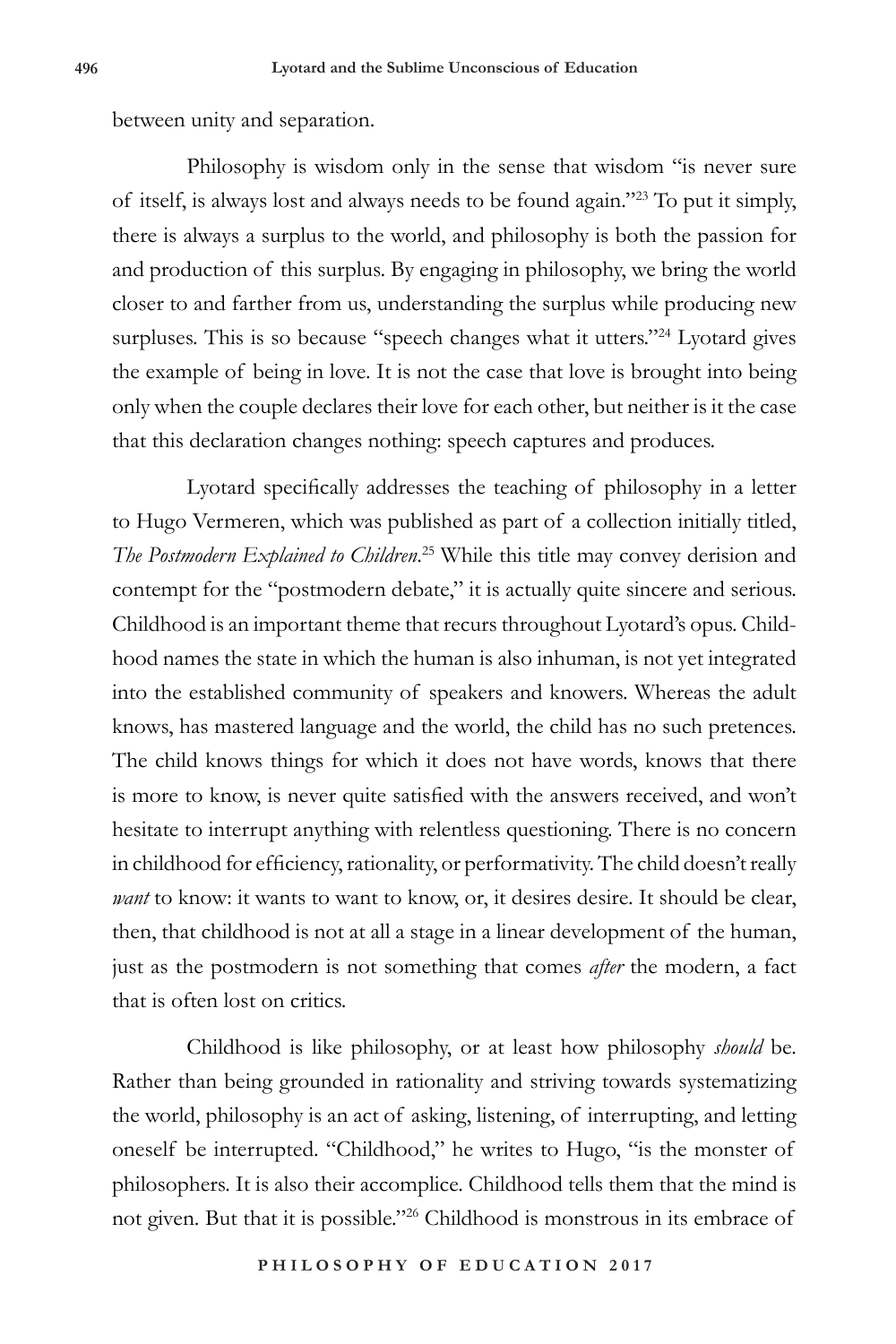excess and its rejection of the desire for concrete knowledge. That it is a monster and an accomplice to the philosopher means that it is not a state within a successive path of development, being neither the progenitor nor offspring of the philosopher; "it is what, in the midst of man, throws him off course … it is the possibility or risk of being adrift. We always begin in the middle."27 That one must begin in the middle means that there are no prerequisites or foundational understandings necessary for the course of philosophy. Consider the act of reading, through which we learn that "reading is never finished, that you can only commence, and that you have not read what you have read. Reading is an exercise in listening."28 Philosophical reading presupposes that there is *always* something else there, something that will resist articulation. In this way, philosophy as an act of listening doesn't entail achieving understanding at all; it rather entails *forgetting*, but a particular type of forgetting, which Lyotard, drawing on psychoanalysis, calls anamnesis. In the clinic, anamnesis is a practice wherein the analysand engages in free-play association, and from this the analyst picks up on recurring signifiers and themes. This is usually done when helping the analysand work through a repressed event. Through anamnesis the patient is taken hold of by the unknown, thereby allowing themselves to be guided by the unpresentable.

Lyotard's pedagogy, at its base, entails teaching one to be open to alterity, to be seized and held by the monstrous childhood of thought. The characteristics that Lyotard ascribes to such an educational process include "patience, anamnesis, and recommencement"<sup>29</sup> and "anamnesis, discomposure, and elaboration."30 We see, then, a contradictory movement of discovery, articulation, and loss, with all phases of the educational process happening simultaneously.

#### (UN)COMMUNICATIVE COMMUNISM

If there is an aesthetic unconscious for Lyotard's pedagogy, it is a sublime unconscious. In the face of the monstrousness of the sublime, he posits a form of philosophical education that speaks the ineffable within the effable, the uncommunicative within the communicative, *without* thereby reducing this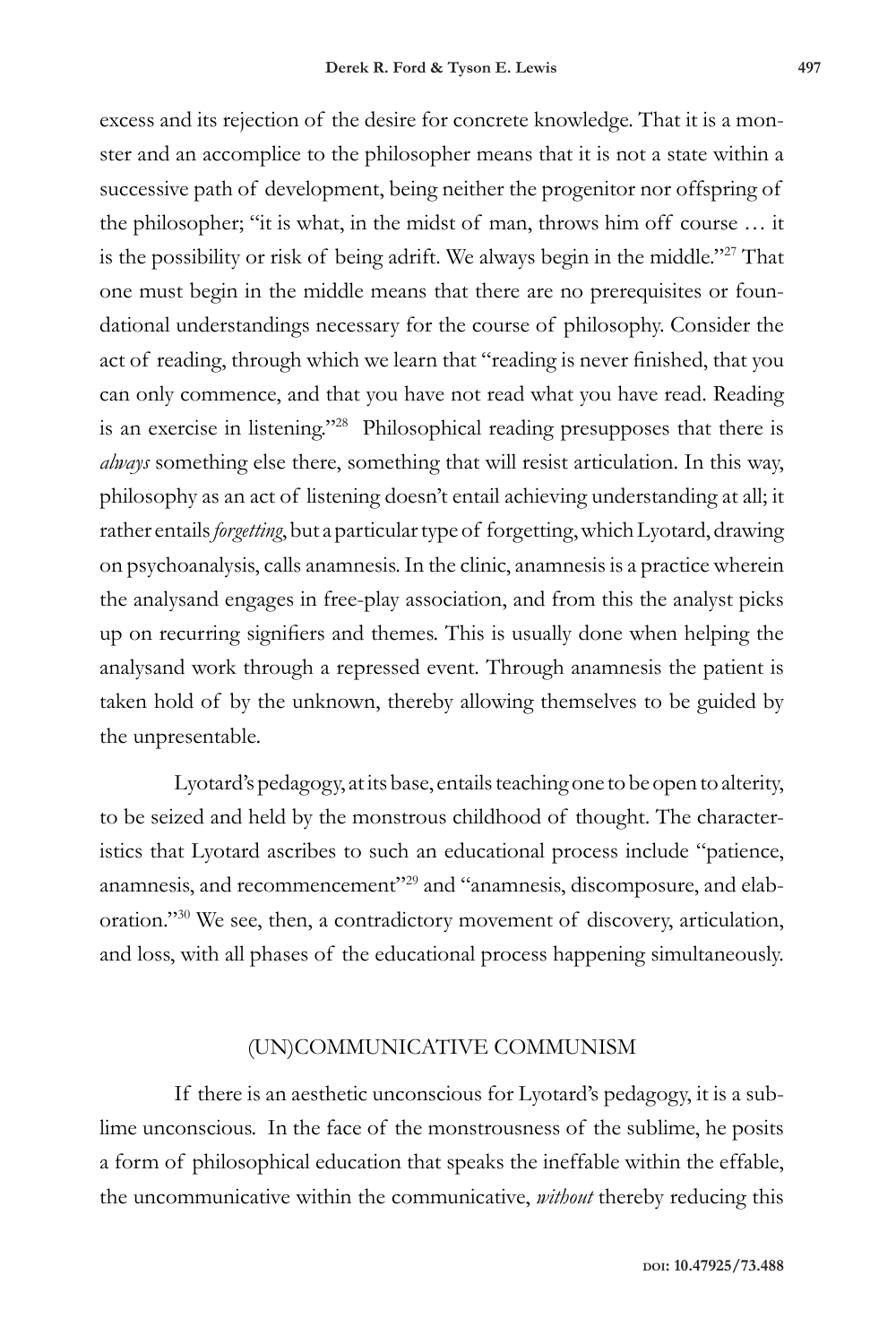excess to yet another consumable signifier. Whereas the beautiful acts of participatory democracy always call for recognition through inclusive dialogue and debate, the sublime acts of philosophical education call for misrecognition, interruption, and forgetting. One focuses on the circulation of opinions while the other turns inward to look at the very aporias of thinking itself. While this might be overwhelming, Lyotard emphasizes the need for a pedagogical form of patience with what is hidden, what withdraws, what remains unsaid in the said. Thus, patience emerges as a powerful political and pedagogical virtue for continually returning to the unformed surplus at the heart of all reading and thinking.

We suggest that while Lyotard's philosophy gives us a way to conceptualize the excess beyond the beautiful, his writing offers a pedagogy of respecting and engaging that excess. First, Lyotard acknowledges the communicative capitalist nexus within which he is writing and, rather than denouncing this system (which would merely provide more communicative inputs for the system to process and valorize), he appeases it. For example, Lyotard begins *The Differend* with a preface titled, "Reading Dossier," which provides a succinct summary of the book, clearly articulating its genre, style, problem, thesis, context, and so on. Although it is written seriously, the "reading dossier" is ultimately sardonic, for the idea that one can assemble a case file on a philosophical exploration is absurd. Lyotard provides this dossier, however, for the reader who doesn't wish to actually *read* the text — which would demand the endless process of unlearning and listening — but for those who only wish to communicate about it. For the subject of communicative capitalism concerned only with speed, performance, progress, and conclusions, Lyotard provides the book in an easily digestible form. In doing so, he gestures that what follows is a book that one can only begin to read over and over again.

Another strategy Lyotard deploys to respect the unspeakable excess is, paradoxically, dialogue. That is, Lyotard often stages conversations between subjects (almost always between a "he" and a "she") and, in so doing, refuses any reader the opportunity to discern his particular position. Sometimes, as is the case in the essay, "Interesting?," even the "he" and "she," through whom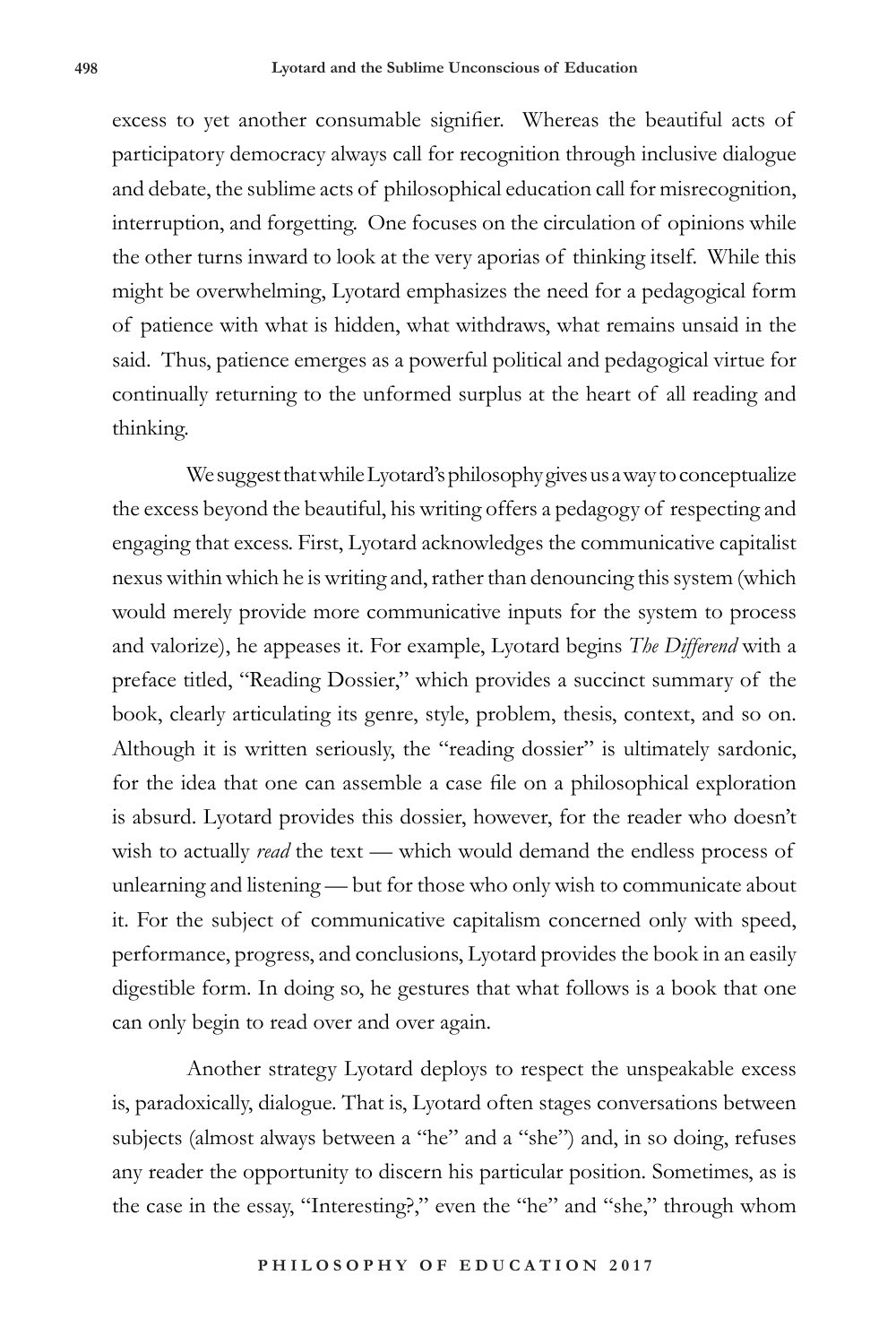Lyotard is writing, acknowledge that there is something other within them that is speaking, to which they have to listen: "There is something or someone in me," "she" says to "he," "who is not speaking 'me,' my language. How can this clandestine host be ignored?"31 The reader is thus multiply removed from Lyotard, unable to quote any passage in the text to resolutely affirm or negate a discrete identity of the author. Without articulating any denunciations or proclamations, Lyotard's writing takes place in communicative capitalism while offering us the opportunity to enter into an (un)communicative communism. If we patiently listen, this philosophical education can return us to that which is most precious and precarious: the freedom to be indeterminate monsters.

1 See, for example, David I. Backer, *Elements of Discussion* (Charlotte: Information Age Publishing, 2015); Gert J.J. Biesta, *Beyond Learning: Democratic Education for a Human Future* (Boulder: Paradigm Publishers, 2006); Derek R. Ford, *Communist Study: Education for the Commons* (Lanham: Lexington Books, 2016). For a discussion of the negative impact of excluding aesthetic questions from critical pedagogy see Tyson E. Lewis, *The Aesthetics of Education: Theatre, Curiosity, and Politics in the Work of Jacques Rancière and Paulo Freire* (New York: Bloomsbury Press, 2014).

2 Immanuel Kant, *Critique of the Power of Judgment* (Cambridge: Cambridge University Press, 2000).

3 Kant, *Critique*, 5:206.

4 Ibid., 5:208.

5 Ibid., 5:210.

6 Ibid., 5:213-5:214.

7 Ibid., 5:249.

8 Friedrich Schiller, *On the Aesthetic Education of Man* (Oxford: Claredon Press, 1982).

9 Hannah Arendt, *Lectures on Kant's Political Philosophy* (Chicago: University of Chicago Press, 1982).

10 Joseph Chytry, *The Aesthetic State: A Quest in Modern German Thought* (Berkeley: University of California Press, 1989).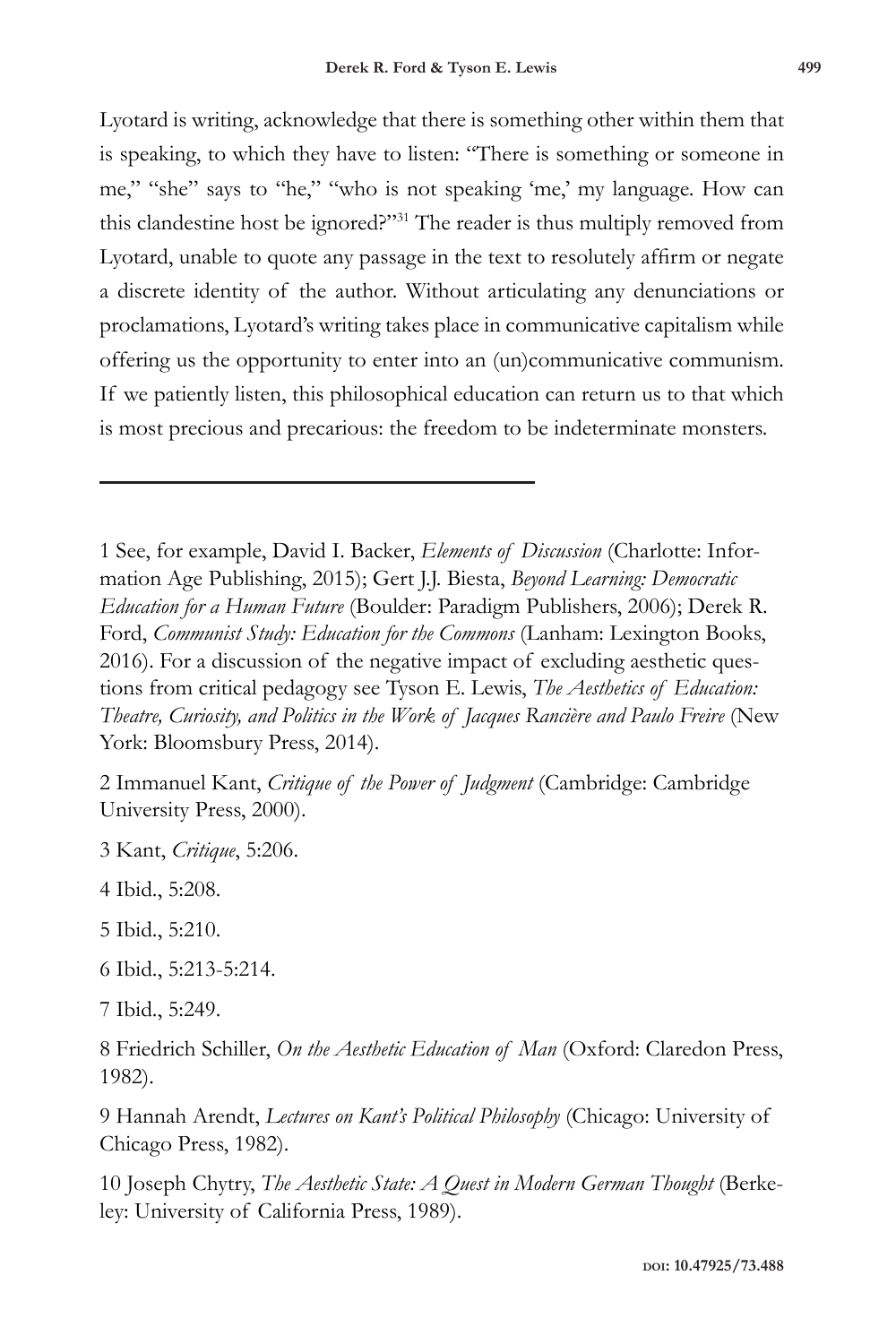11 Jodi Dean, *Democracy and Other Neoliberal Fantasies: Communicative Capitalism and Left Politics* (Durham and London: Duke University Press, 2009).

12 Dean, *Democracy and Other Neoliberal Fantasies*, 23.

13 Ibid., 24.

14 Fredric Jameson, *Postmodernism Or, The Cultural Logic of Late Capitalism* (Durham: Duke University Press, 1991), 37.

15 Ibid., 54.

16 Michael Hardt and Antonio Negri, *Commonwealth* (Cambridge: The Belknap Press, 2009).

17 Antonio Negri, *Art & Multitude* (Malden: Polity Press, 2011), 26.

18 Davide Panagia, *The Poetics of Political Thinking* (Durham: Duke University Press, 2006).

19 While there is no shortage of educational literature on Lyotard, none of it has focused on this aspect of his thought. See, for example, Stephanie Mackler, "Natality Seduced: Lyotard and the Birth of the Improbable," in *Philosophy of Education Yearbook 2003*, ed. Kal Alston (Urbana, IL: Philosophy of Education Society, 2003); A.T. Nuyen, "Postmodern Education as Sublimation," *Educational Theory* 46, no. 1: 93-103; Michael Peters, "Lyotard, Nihilism and Education," *Studies in Philosophy and Education* 25, no. 4: 303-314.

20 Jean-François Lyotard, *Why Philosophize?*, trans. Andrew Brown (Cambridge: Polity Press, 2013).

21 Ibid., 18.

22 Ibid., 26.

23 Ibid., 36.

24 Ibid., 78.

25 Jean-François Lyotard, *The Postmodern Explained* (Minneapolis and London: University of Minnesota Press, 1988/1993).

- 26 Ibid., 100.
- 27 Ibid., 101.
- 28 Ibid.
- 29 Ibid., 105.
- 30 Ibid., 107.